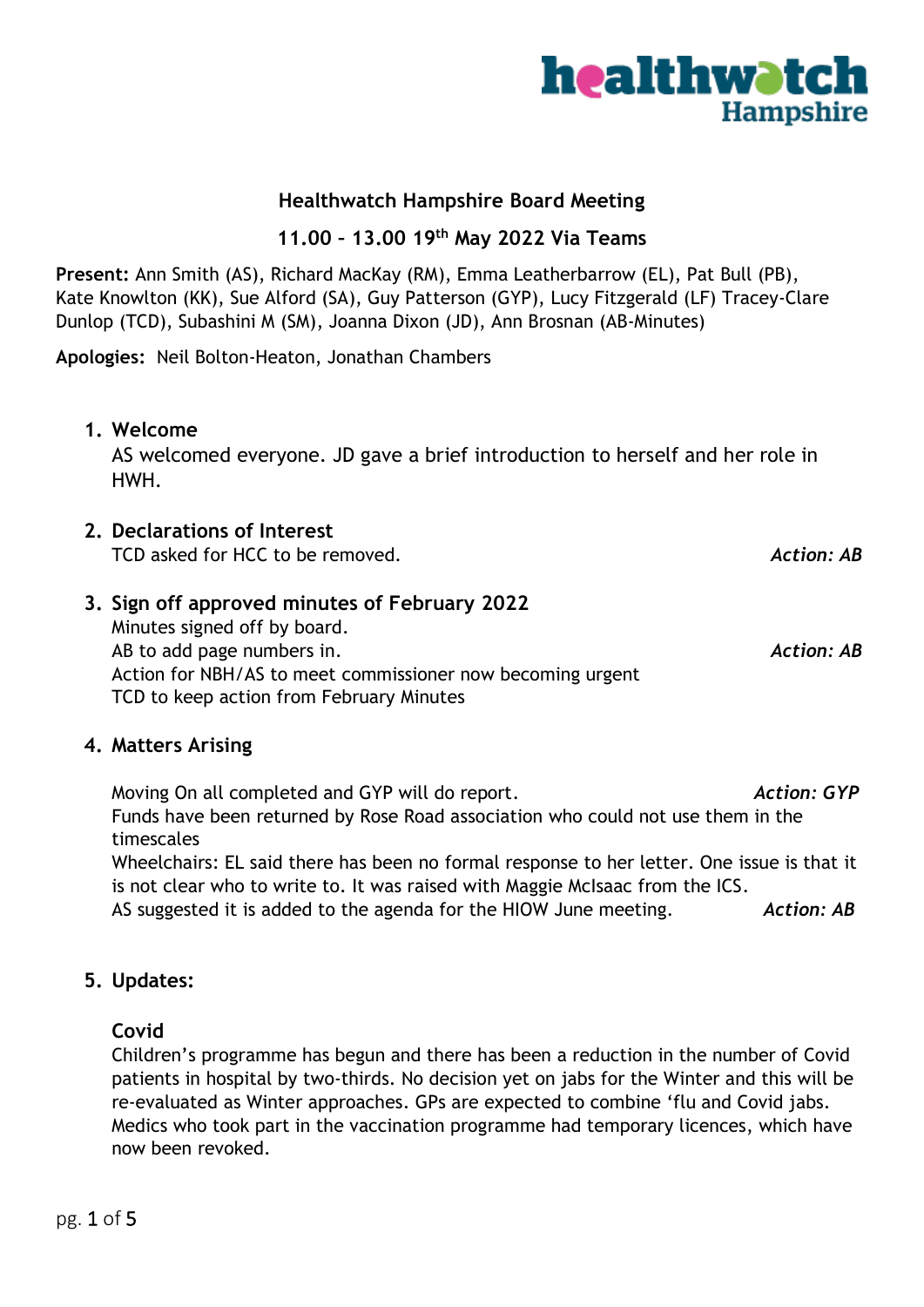The HCC Covid programme has now been closed and focus is on preparation for the forthcoming inquiry. The portal is still live if you have been asked to do a test, and you can get tests for free.

AS: not heard about NHS waiting lists and electives, but this has been raised with the ICS as to how this can be handled.

## **Community Cash Fund**

A discussion took place around the CCF as, although outcomes are positive, it is very time intensive and takes up resource. Many projects run in excess of a year and, as the contract is up for retender this year EL proposed suspending it for this year, which was agreed by the board.

KK and NBH have been discussing an alternative way of using the CCF money. One option is to highlight and showcase PPGs and PCNs working together. TC and SM felt that the CCF money was better spent on smaller charities and the PCN/PPG funding should either come from PCNs or from the HWH Project budget.

GYP: CCF gives a good return overall on investment, but how this is assessed could be improved and hence the development of an assessment form. Can review and evaluate this while the fund is suspended over the summer. *Action: GYP*

AS: We need to evaluate if we need to allow for more hours when the CCF is reinstated. Board agreed to suspend giving out new grants this year, until the retendering is over. EL: CCF fund is managed from the H&C budget so this should be fine and we can manage the review from this budget as well.

CCF Fund to be put on Agenda for interim board in July. **Action: AB** 

# **6. Staff and Volunteers**

**Staff**

Affected by Covid, but team is nearly up to date now.

### **Volunteers**

JD: Have met with most of them F2F outside in small groups. Have one new volunteer. All are keen to get going and the aim is to utilise their skills.

TCD: What is the situation with 'Enter and View'?

KK: Not recommencing yet as there is a policy review.

EL: It is a case of balancing the risk as volunteers could take covid in, due to the absence of testing. Care Homes have always worked with us in a collaborative way and Enter and View is usually done as part of a specific project in these locations. HHFT has asked us to participate in some work and we must make sure we work in line with any risk assessment that is required.

SM: Can we use the volunteers in communities in which we don't regularly engage? What is the make-up of the volunteers?

JD: Tends to be older and retired people and we are looking for a more diverse demographic.

SM: Corporate volunteers could be one option to investigate?

RM: University students doing relevant degrees may be interested?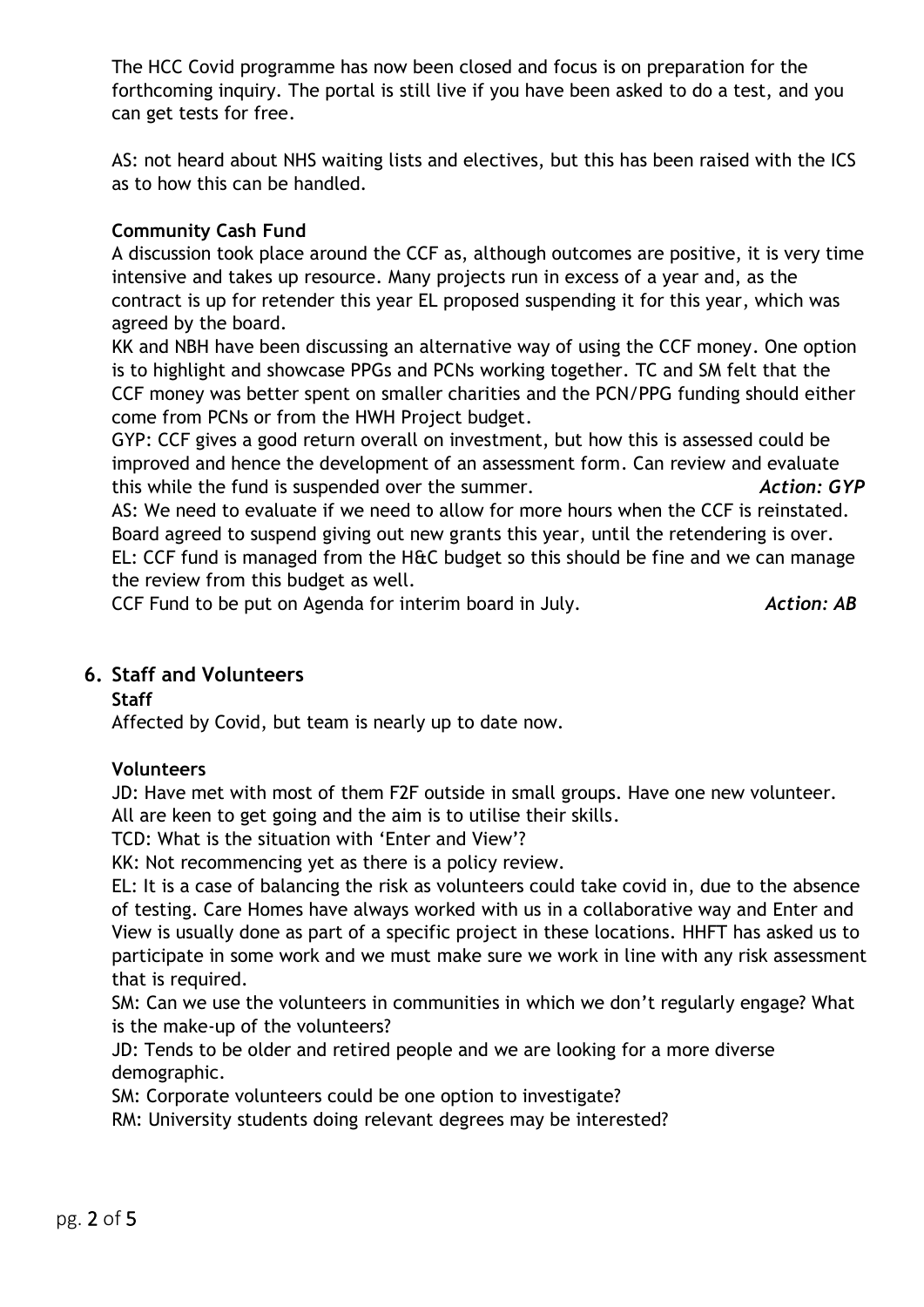# **Comms**

LF: Currently busy looking at promotional materials as there has been a HW brand refresh and am focusing on using recycled card. Digital as well as physical materials being looked at.

SA: Would be good to have CitA branded material to put out. *Action: LF/SA* KK: Need to look at budget for the CitA materials.

# **7. Delivery Plan**

# **a) ICS Integration**

EL: Dorset CCG has produced an explainer for the acronyms which can be found [HERE](https://www.youtube.com/watch?v=4Tjr9xQWufI) Met with the ICS about the ICB. Biggest risk is in being an Observer and we have asked about this.

HIOW collaboration has been very useful, as is having the funding for Sue Bickler. The biggest challenge exists around 'place'. There is likely to be 3 places aligning with District Councils, but this is a challenge and PCN/Neighbourhood level is being discussed. We had a positive Workshop with the ICS and one question from this is where the patient and public voice fit in?

PB: South-West system seems to be performing well but the five appointed associates for patient and public engagement have been dispensed with.

LF: The meetings are good but tend to be about presenting what has been decided, rather than seeking views and engagement.

AS: Need to keep raising our voices and work with HWE which has a seat at the policy table.

EL: We need to give our reflections back if we feel the meetings are not doing what they are meant to do. Sue Bickler is developing training on engagement which will be useful for people to help them engage better.

## **b) 2022/23 Priorities**

Document has been circulated.

# **c) Projects**

**GP Access:** NBH still working on reports. Hants completed and the rest being worked on and will be published in the next few weeks.

**Dentistry:** This is our next focus once GP Access is complete. The emphasis is on speaking to dentists as we have lots of feedback already. This is another collaboration with HIOW colleagues and is also a national issue. Dentistry commissioning will be moving to the ICS but the issue is the current contract, which needs to be addressed.

**NE Hants Primary Care Comms Review:** Have not been very involved in this but all has been completed and we have adopted the template that has been produced by East Berks.

**Social Care**: NBH is taking this forward and will do some work on themes, and present using data from CitA. Will present to the care governance board on 20<sup>th</sup> July. Feedback will be given on this. **Action: NBH**  $\overline{A}$  Action: NBH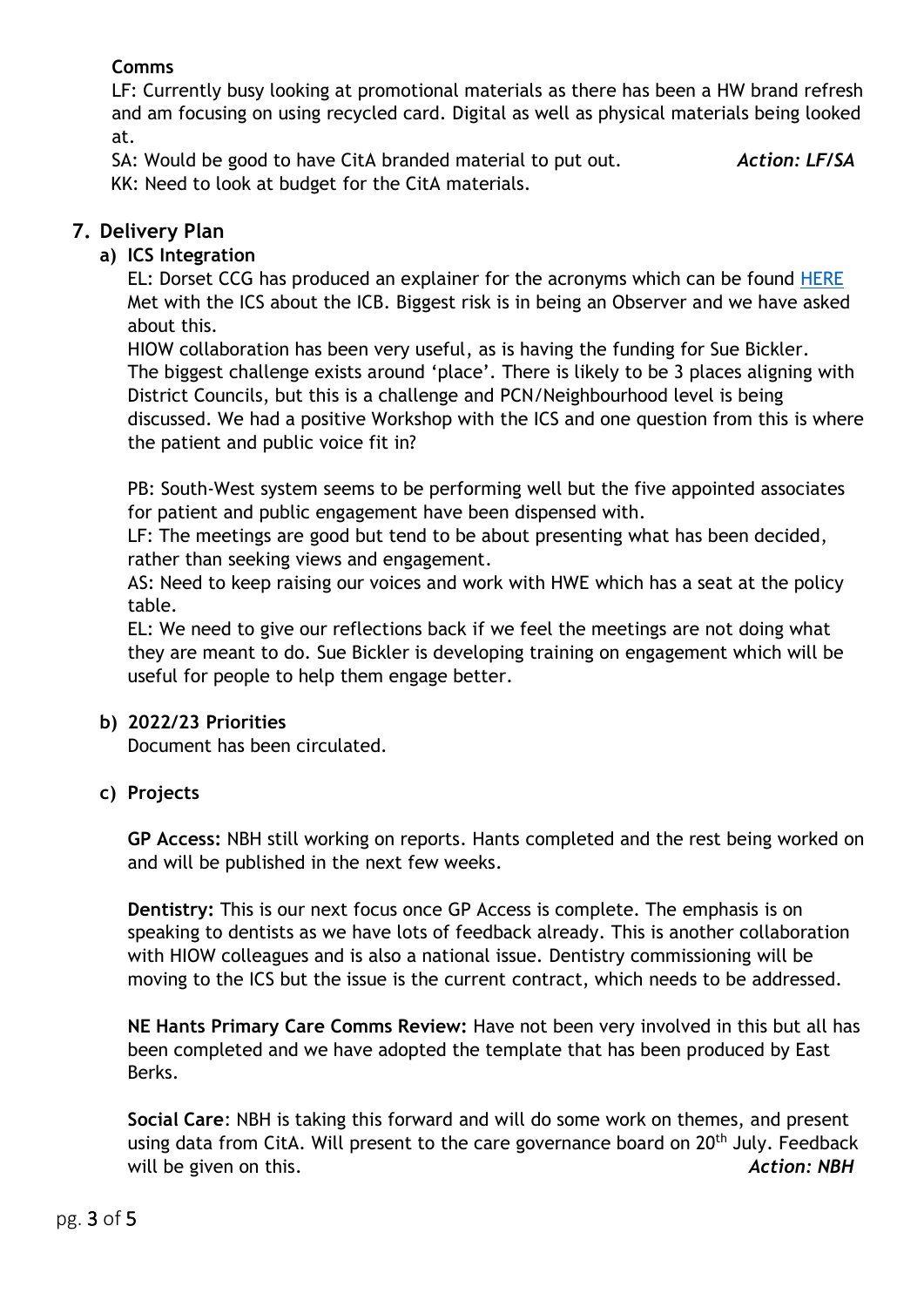**Care Homes:** No specific projects at present; keeping in regular contact. Meeting with the Hampshire Carers Partnership board.

**Carers:** Keeping in touch.

**PCN Collaboration:** GYP working on this as part of a PPG workshop helping to set up a PPG in North Hampshire.

AS: Can we have feedback on the workshop to feedback to other PCNs?

*Action: GYP*

**IAPT Services:** Completed and feedback given.

**Mental Health 'No Wrong Door':** NBH and Sue Bickler working on this as it is a threeyear programme.

**Elective Care:** LF is working on this and survey is for HIOW and went live on 17th May. Exploring if people would be happy to travel further if it meant they would be seen more quickly.

Suggest that board members sign up for the HWH newsletter to get regular updates on what we are doing.

SM: This is interesting as research I have seen has shown that people didn't want to travel further, even when it is a relatively short distance.

**Safeguarding:** Workshops have been taking place with the Board. People often don't understand what Safeguarding is. A proposal has been submitted to do more research, but it needs funding. Training events should have gone to a wide range of people in the voluntary sector. There is an app to make reporting easier and are improving the feedback they give after receiving a safeguarding concern, which will help HWH in knowing if further action is needed.

**Anticipatory Care:** Two subjects were interviewed, and neither were aware they had received any anticipatory care, as patients don't understand it and the process is not patient centred. Further conversations will take place on how this can be improved. AS: This part of the new GP Contract, and currently GPs are looking at people in the Primary Care team to deliver, such as Social Prescribers and Health and Well-being coaches.

# **8. Governance**

## **Finance Update:**

Healthy reserves which are being moved into the project budget for next year. More money has been put into directors' expenses as people will be going to meetings more again.

Will free up budget for printed materials.

No outstanding issues, need to make sure JC has seen them. *Action: TCD*

PB: Is outside funding coming in from bespoke projects and is this helping? TC: Yes, the team is having success in getting funded projects.